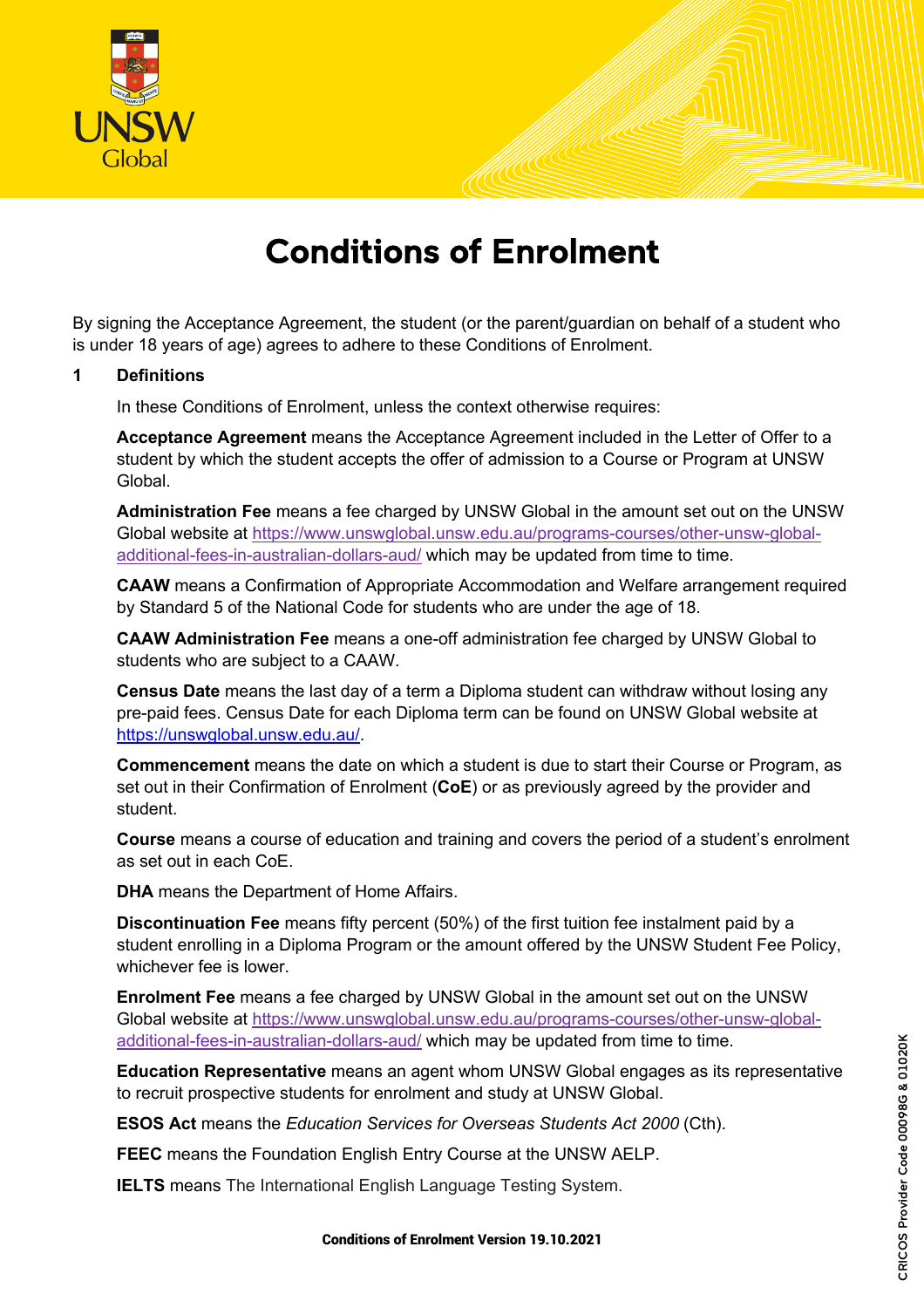**Letter of Offer** means a letter to the student offering the student a place in a Program or Course(s).

**Materials Fees:** means a fee charged by UNSW Global in the amount set out on the UNSW Global website at https://www.unswglobal.unsw.edu.au/programs-courses/other-unsw-globaladditional-fees-in-australian-dollars-aud/ which may be updated from time to time.

**National Code 2018** means the National Code of Practice for Providers of Education and Training to Overseas Students 2018 which is made under s.33(1) of the ESOS Act.

**OSHC** means the mandatory Overseas Student Health Cover that all overseas students are required to have as a condition of their visa while they are in Australia.

**Overseas Student** has the same meaning as in the ESOS Act.

**Packaged Offer** means where more than one Course or Program, delivered by UNSW Global or by UNSW Sydney, is covered by the same student visa.

**Personal Information** means information or an opinion about an identified individual, or an individual who is reasonably identifiable. Examples include a person's name, date of birth and email address.

**Program** has the same meaning as Course and is used interchangeably in these Conditions of Enrolment.

**Provider Default** has the meaning given in section 46A of the ESOS Act and paragraph 6.1 of these Conditions of Enrolment.

**Student Default** has the meaning given in section 47A of the ESOS Act and paragraph 6.2 of these Conditions of Enrolment.

**SSAF** means Student Services and Amenities Fee in the amount set out on the UNSW Global website at https://www.unswglobal.unsw.edu.au/programs-courses/other-unsw-global-additionalfees-in-australian-dollars-aud/ which may be updated from time to time.

**Transfer** means changing a student's enrolment from one Course or Program to another Course or Program of the same type (e.g. an English Language Course to another English Language Course, a Foundation Program to another Foundation Program. Terminating an English Language Course to start a Foundation Program is considered as a withdrawal). For the purpose of this policy, transfer also includes deferring or repeating the same Course or Program in a different semester or term.

**TOEFL** means Test of English as a Foreign Language.

**TPS** means Tuition Protection Service; an initiative of the Australian Government to assist overseas students whose education providers are unable to fully deliver their course of study.

**TWE** means Test of Written English

**UEEC** means the University English Entry Course at UNSW AELP

**UNSW AELP** means the UNSW Academic and English Language Program

**UNSW Sydney** means the University of New South Wales (ABN 57 195 873 179)

**VEVO** means the DHA's Visa Entitlement Verification Online database which is provided by the Commonwealth of Australia, represented by DHA.

**Withdrawal** means the termination of a student's enrolment(s) with UNSW Global.

#### **2 Enrolment Requirements**

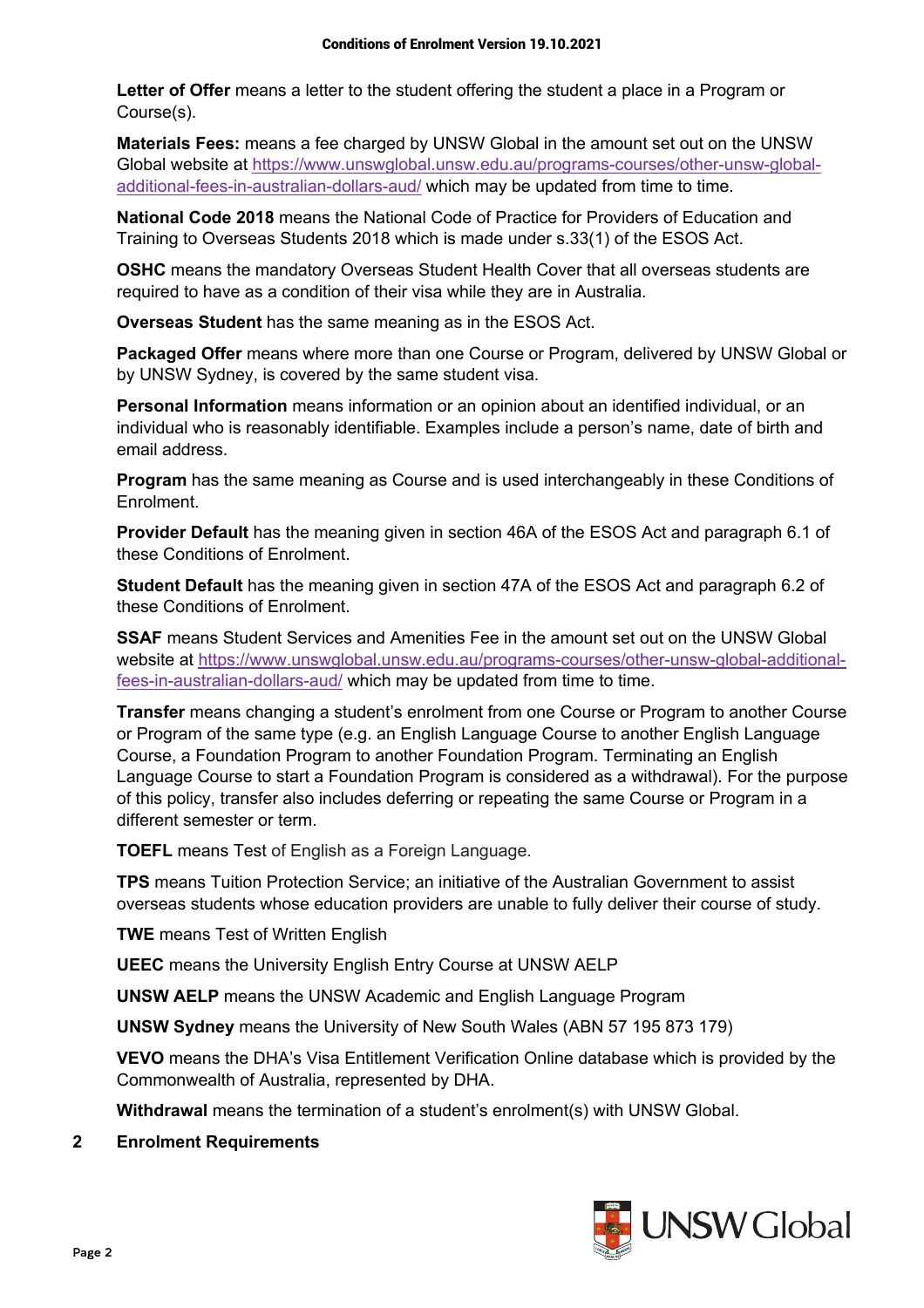- 2.1 To enrol in a UNSW Foundation Studies Program or UNSW Diploma Program students must be 16 years of age at commencement and must satisfy certain academic and English language requirements.
- 2.2 To enrol in a UNSW AELP Course, students must be 17 years of age at commencement, except for those students preparing to enrol in the UNSW Foundation Studies Program or UNSW Diploma Program. Such students will be accepted into the Essential English and/or FEEC Course(s) and/or UEEC Course(s) at the UNSW AELP at UNSW Global, if they are 16 years of age at the date of Commencement.
- 2.3 The student agrees to pay UNSW Global the applicable fee(s), as stated in the Letter of Offer.
- 2.4 The student will not be permitted to commence his or her Course until all conditions for entry have been met and all applicable fees and charges have been paid.
- 2.5 Placement into English language Courses is subject to assessment of the student's English language proficiency.
- 2.6 Students' IELTS, TOEFL or other test results determined by UNSW Global to be acceptable to support their evidence of English language proficiency must have been undertaken no more than 12 months prior to the commencement of the program at UNSW Global for Foundation Studies or AELP courses; for the Diploma Program, no more than 2 years prior to commencement.
- 2.7 A TOEFL score is not acceptable without the TWE for paper-based and computer-based tests or 'Writing' for the internet-based test.
- 2.8 Placement into certain Foundation Studies and Diploma streams are subject to students having met the pre-requisites for prior study. For example, students wishing to undertake a Science stream must provide evidence of a higher mathematical ability. Please refer to the Foundation Studies or Diploma website under 'Academic Programs' for full details of such pre-requisites.
- 2.9 If a student enrolling in a UNSW Foundation Studies Program has been given an offer based on their Year 11, semester 1 (forecast) results, the student must provide evidence of having completed their Year 11 studies before program commencement. Failure to provide evidence of Year 11 completion could result in cancellation of enrolment.
- 2.10 If a student enrolling in a UNSW Diploma Program has been given an offer based on forecast results, the student must provide their final results before commencement of the Diploma program. Failure to provide final results could result in cancellation of enrolment.
- 2.11 The student agrees to abide by the rules and regulations set out in UNSW Global's Student Handbook and UNSW Global's policies and procedures. The Student Handbook (a copy of which is also provided upon enrolment) and UNSW Global's policies and procedures are available via UNSW Global's website - please refer to paragraph 12 for more details.
- 2.12 Students who have breached any of their visa conditions or any other rules and regulations set out in UNSW Global's policies and procedures may not be accepted for enrolment or re-enrolment in UNSW Global courses. UNSW Global reserves the right to reject applications to enrol any such students.

#### **3 Satisfactory Attendance and Course Progress**

3.1 The student agrees to attend all classes unless prevented by a legitimate reason, for example, illness, in which case a valid doctor's certificate must be presented.

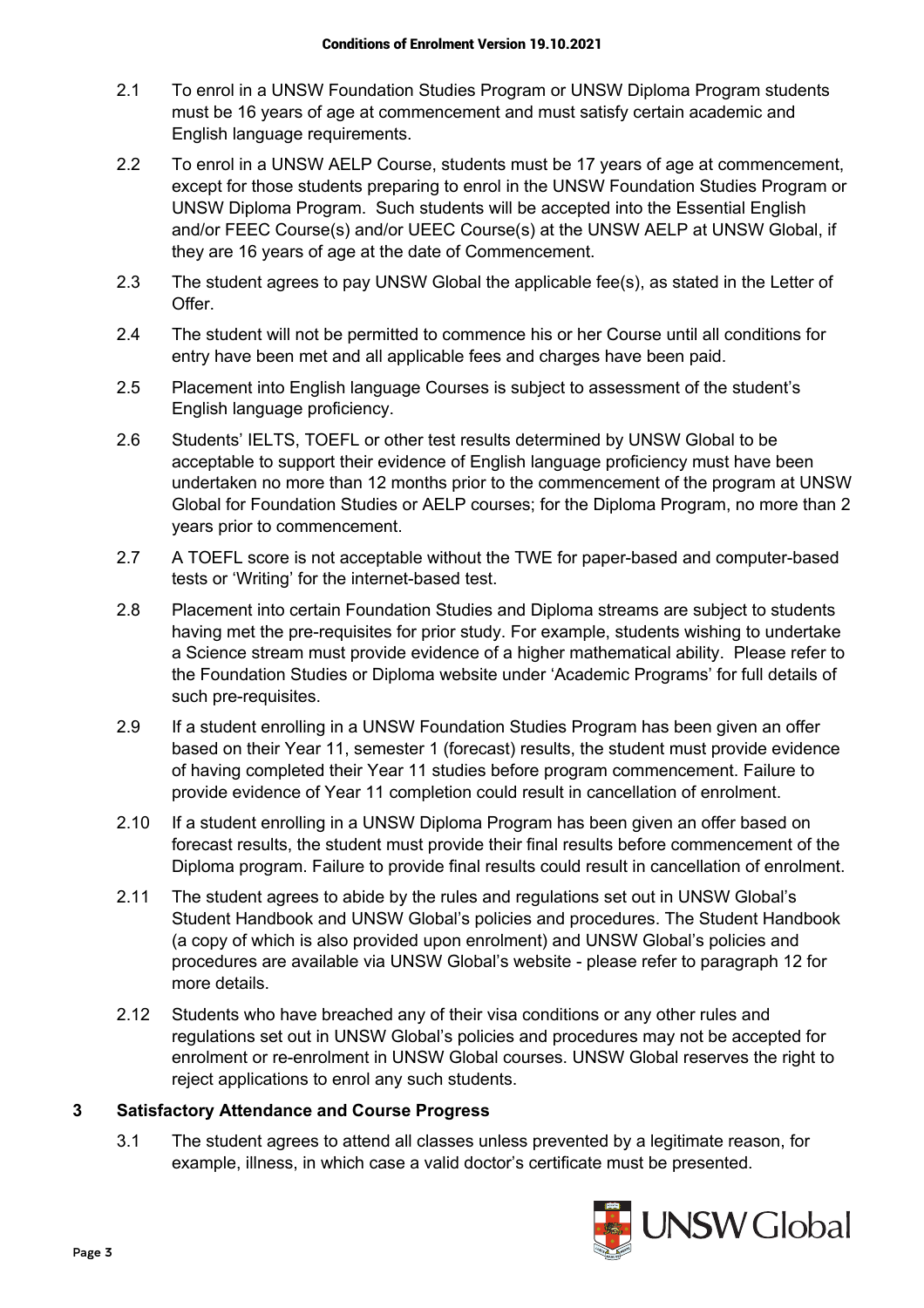3.2 DHA requires individuals on student visas for UNSW AELP and UNSW Foundation Studies courses to attend 80% or more of their classes and to achieve satisfactory Course progress. These are conditions of a student's visa. UNSW Global is required to report students to DHA if they breach any of their student visa conditions.

## **4 Notification of change(s)**

- 4.1 An Overseas Student is required to notify UNSW Global of their contact details in Australia within seven (7) days of arriving in Australia. All Overseas Students must notify UNSW Global within seven (7) days of any change to his or her contact details including:
	- (a) The student's current residential address, mobile number (if any) and email address (if any); and/or
	- (b) Who to contact in emergency situations.

### **5 Refunds and Fees**

- 5.1 UNSW Global charges certain non-tuition fees. For more details, please refer to Schedule 1.
- 5.2 For the full details of how UNSW Global deals with refunds and fees, please refer to UNSW Global's Refund and Fees Policy. Students are strongly encouraged to read the full Refund and Fees Policy which can be found on UNSW Global's website: please refer to paragraph 12 for more details.
- 5.3 For information on how refunds of tuition fees will be calculated in the event of Provider Default, Student Default or visa refusal, please refer to paragraph 6 below. For the purpose of this Policy, a repeat is considered a Transfer.
- 5.4 Where students temporarily suspend or defer their studies and then subsequently withdraw from their Course, their refund will be calculated by reference to the date of their application for suspension or deferral.
- 5.5 Students cannot receive a refund that is greater than the amount they have paid to UNSW Global.
- 5.6 All Enrolment Fees, Administration Fees and CAAW Administration Fees are nonrefundable.
- 5.7 For courses with a duration exceeding 25 weeks, fees may be paid in two (2) instalments. Where a student chooses to pay the second  $(2^{nd})$  instalment in full for a single course in advance, and the student withdraws before the date that the second instalment would have been payable as specified in the offer letter, the second instalment will be refunded in full.

#### *Foundation Studies*

5.8 For Foundation Studies students, refunds will be calculated on a term basis in accordance with the table below

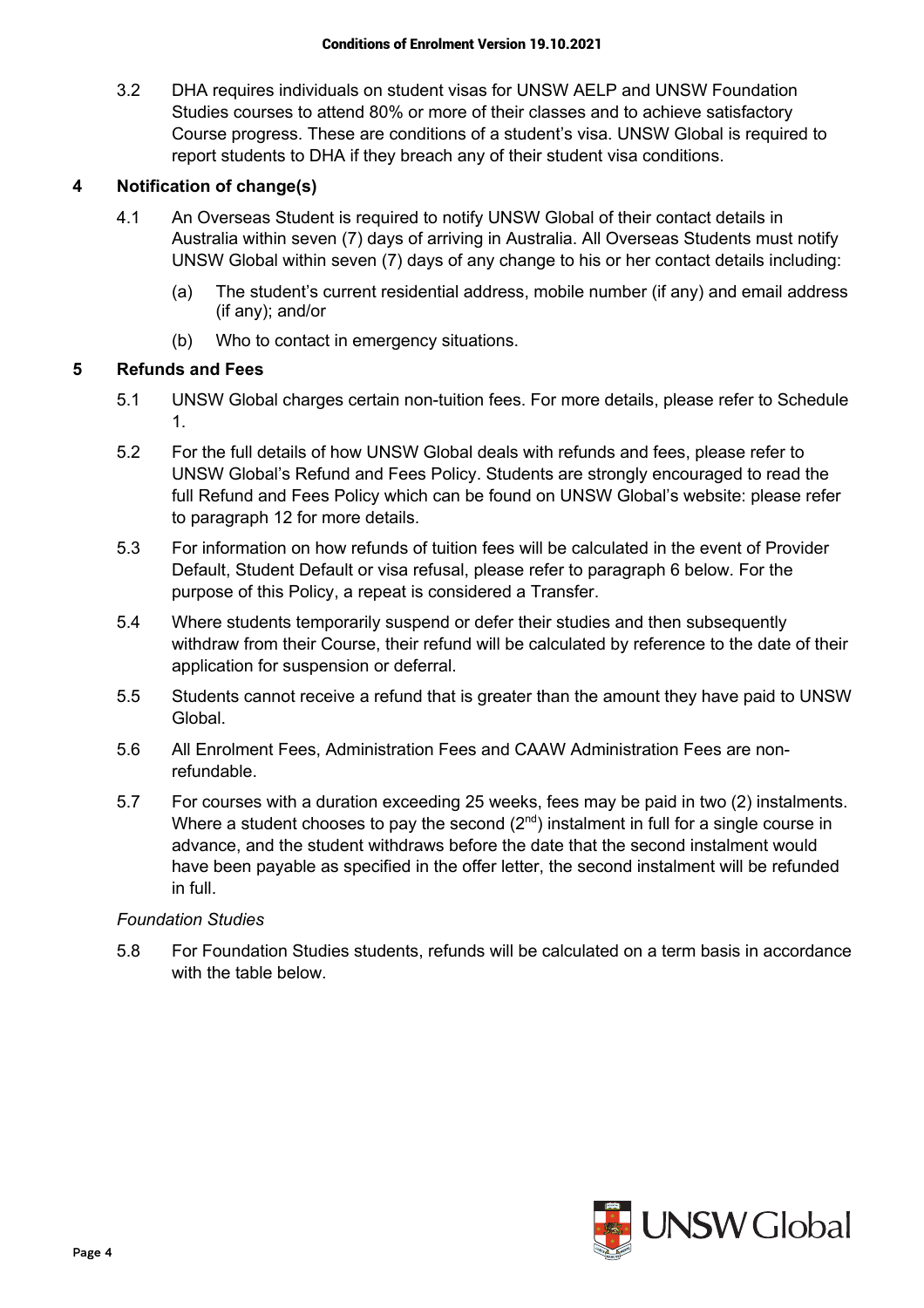#### Conditions of Enrolment Version 19.10.2021

| <b>Foundation Studies Programs (including Extended Foundation Studies)</b> |                      |                                                                                      |                                                                                       |  |  |  |
|----------------------------------------------------------------------------|----------------------|--------------------------------------------------------------------------------------|---------------------------------------------------------------------------------------|--|--|--|
|                                                                            | <b>Timeframe</b>     | <b>Refunds for Student Defaults</b><br>(including Withdrawals)                       | <b>Refunds for Transfers</b>                                                          |  |  |  |
| commenc<br><b>Before</b><br>erm                                            | more than 28<br>days | 75% of the tuition fees for the<br>relevant term, minus<br><b>Administration Fee</b> | 100% of the tuition fees for the<br>relevant term, minus<br><b>Administration Fee</b> |  |  |  |
|                                                                            | 28 days or<br>less   | 50% of the tuition fees for the<br>relevant term, minus<br><b>Administration Fee</b> | 90% of the tuition fees for the<br>relevant term, minus<br><b>Administration Fee</b>  |  |  |  |
| nent<br>erm<br>ē<br>commer<br><b>Semes</b>                                 | up to 28 days        | 25% of the tuition fees for the<br>relevant term, minus<br><b>Administration Fee</b> | 75% of the tuition fees for the<br>relevant term, minus<br><b>Administration Fee</b>  |  |  |  |
|                                                                            | more than 28<br>days | No refund                                                                            | No refund                                                                             |  |  |  |

#### *Diploma Programs*

- 5.9 For Diploma students who withdraw before the Census Date in their commencing term, all pre-paid fees for the relevant term, minus a Discontinuation Fee, will be refunded. Any pre-paid fees for subsequent term(s) will be refunded in full.
- 5.10 For Diploma students who withdraw before the Census Date in any term, other than their commencing term, all pre-paid fees for the relevant term will be refunded in full. Any prepaid fees for subsequent term(s) will be refunded in full.
- 5.11 For Diploma students who withdraw after the Census Date, there will be no refund of prepaid fees for the relevant term.
- 5.12 For Diploma students who transfer to another program before the Census Date, 100% of pre-paid tuition fees will be transferred to the other program.
- 5.13 For Diploma students who seek to transfer to another program after the Census Date, there will be no refund or transfer of pre-paid tuition fees for that term. Any pre-paid tuition fees for subsequent term(s) will be transferred in full.

#### *English Language Programs*

5.14 For English language students, refunds will be calculated for their entire Course in accordance with the table below.

| <b>English Language Courses or Programs</b>     |                                                       |                                                                                             |                                                                                    |                                                                                                     |  |
|-------------------------------------------------|-------------------------------------------------------|---------------------------------------------------------------------------------------------|------------------------------------------------------------------------------------|-----------------------------------------------------------------------------------------------------|--|
|                                                 | <b>Timeframe</b>                                      | <b>Refunds for</b><br><b>Student Defaults</b><br><i>(including)</i><br><b>Withdrawals</b> ) | <b>Refunds for</b><br><b>Transfers</b>                                             | <b>Refunds when</b><br><b>Student Shortens</b><br><b>Course</b>                                     |  |
| <b>Before</b><br>commencement<br>of your Course | more than<br>28 days                                  | 75% of the tuition<br>fees for your<br>Course, minus<br><b>Administration Fee</b>           | 100% of the tuition<br>fees for your<br>Course, minus<br><b>Administration Fee</b> | 75% of the tuition<br>fees for the<br>cancelled weeks/<br>terms, minus<br><b>Administration Fee</b> |  |
|                                                 | 28 days or<br>less                                    | No refund*                                                                                  | 90% of the tuition<br>fees for your<br>Course, minus<br><b>Administration Fee</b>  | No refund                                                                                           |  |
| <b>After commencement</b><br>of your Course     | from day 1<br>to the last<br>day<br>of your<br>Course | No refund                                                                                   | No refund                                                                          | No refund                                                                                           |  |

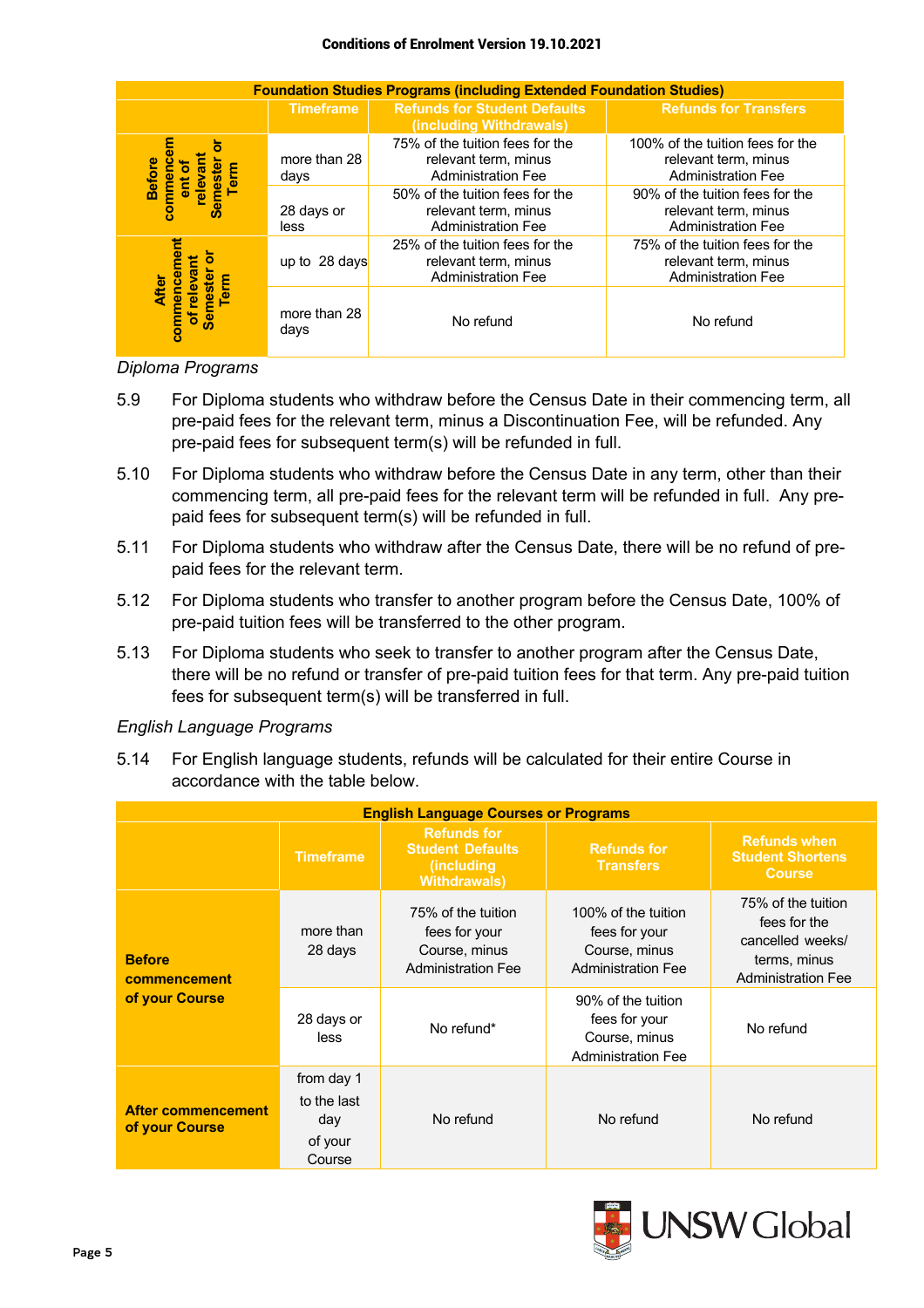*\* For Courses/Programs longer than ten (10) weeks there will be no refund for ten (10) weeks of their Course/Program and a 75% refund for week 11 onwards.* 

## **6 Provider Default, Student Default and Visa Refusal**

- 6.1 Under section 46A of the **ESOS Act** a registered "Provider Default" occurs if:
	- (a) the provider fails to start providing the Course to the student at the location on the agreed starting day; or
	- (b) after the Course starts but before it is completed, it ceases to be provided to the student at the location; and
	- (c) the student has not withdrawn from the Course before the default day.
- 6.2 Under section 47A of the **ESOS Act** a "Student Default" occurs if:
	- (a) the student does not start their Course on the agreed starting day (and the student has not previously withdrawn);
	- (b) the student withdraws from their Course (either before or after the agreed starting day);
	- (c) the student fails to pay an amount he or she is liable to pay UNSW Global, directly or indirectly, in order to undertake a Course;
	- (d) the student breached a condition of his or her student visa; or
	- (e) Misbehaviour by the student.
- 6.3 In the event of Provider Default or visa refusal, UNSW Global will provide a refund as set out in the ESOS Act, Education Services for Overseas Student (Calculation of Refund) Specification 2014, and the table below. In the event of provider default, UNSW Global may also offer enrolment in an alternative Course provided by UNSW Global at no additional cost to the student.

| <b>Provider Default and Visa Refusal</b>                                                            |                                                                                                                                                                                                                                                  |  |  |  |
|-----------------------------------------------------------------------------------------------------|--------------------------------------------------------------------------------------------------------------------------------------------------------------------------------------------------------------------------------------------------|--|--|--|
| In the case of Provider Default                                                                     | Refund amount = weekly tuition fee x weeks in<br>default period*; plus, any application fees                                                                                                                                                     |  |  |  |
| In the case of Visa refusal (proof required) – before the<br>course commences                       | Equals the amount of your tuition and non-tuition<br>fees, minus the lesser of the following amounts:<br>(a) 5% of the amount of course fees received by the<br>provider in respect of the student before the default<br>day; or<br>$(b)$ \$500. |  |  |  |
| In the case of Student Default due to Visa refusal (proof<br>required) - after the course commences | Refund amount $=$ weekly tuition fee x<br>weeks in default period*                                                                                                                                                                               |  |  |  |

\* default period is defined as the total number of calendar days from the default day (or visa refusal date) to the end of the period for which the student has paid tuition fees in advance. The *Explanatory Guidance on the Education Services for Overseas Students (Calculation of Refund) Specification 2014* is available here.

- 6.4 In the event of Student Default, UNSW Global will provide a refund as set out in paragraphs 5.8 to 5.14.
- 6.5 For the avoidance of doubt, where Student Default occurs in relation to one Course/ Program in a Packaged Offer, refunds for all Courses/ Programs (including for subsequent Courses/ Programs with UNSW Global) will be calculated in accordance with paragraphs 5.8 to 5.14.

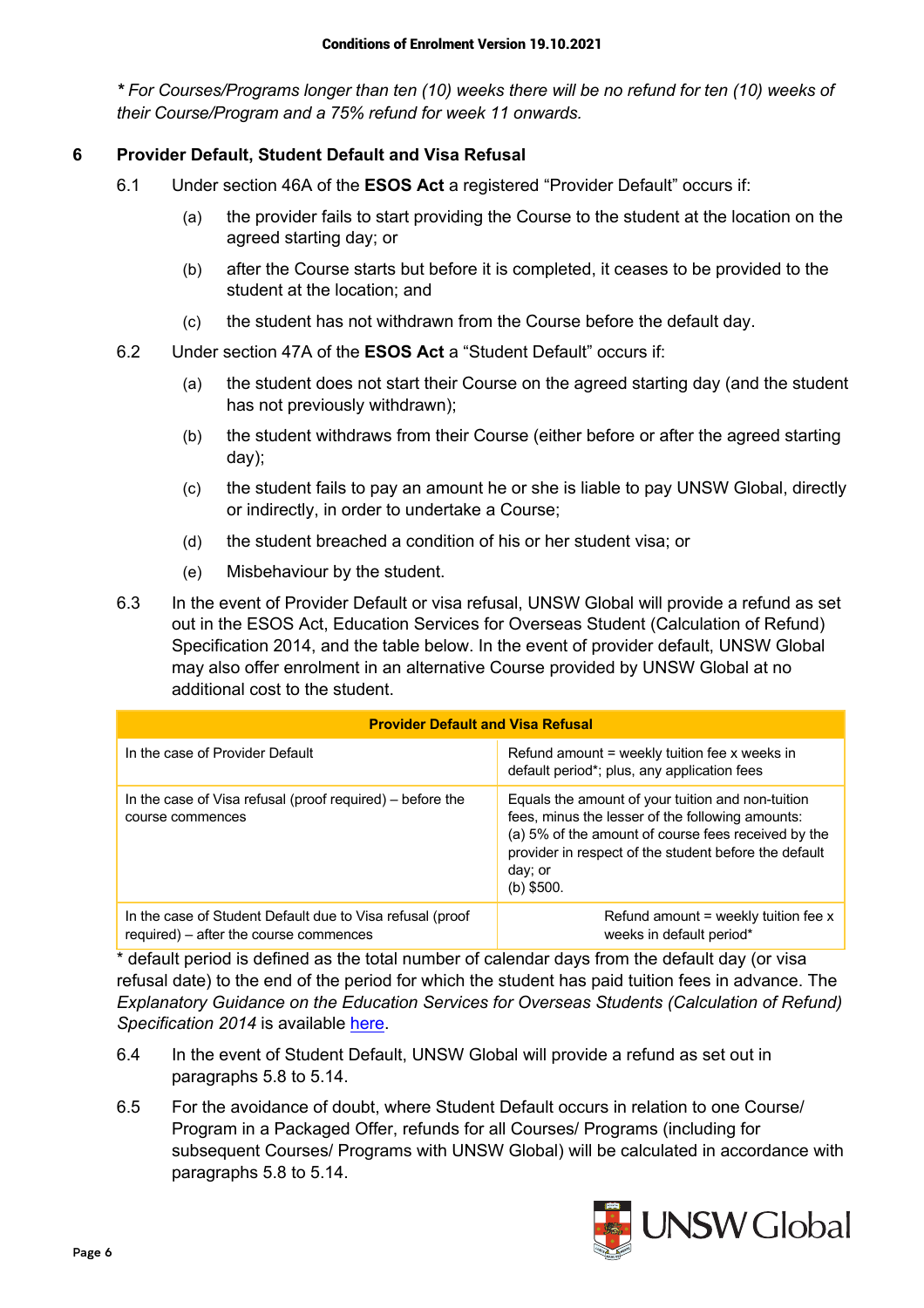- 6.6 In the unlikely event UNSW Global is unable to deliver a course that the student has paid for, and does not offer an alternative course to accept or pay a refund as set out in 6.3, the student can contact TPS for assistance, please go to https://tps.gov.au.
- 6.7 The TPS ensures that Overseas Students are able to either:
	- (a) complete their studies in another course or with another education provider; or
	- (b) receive a refund of their unspent tuition fees.

### **7 How to apply for a refund**

When requesting a refund a student must:

- 7.1 Submit their request in writing to the UNSW Global Student Services Centre or the Admissions and Enrolment Team by filling out a Refund Request form which is available at UNSW Global Student Services, together with any requested documentation, and emailing it to: admissions@unswglobal.unsw.edu.au;
- 7.2 Notify the UNSW Global Admissions and Enrolment Team in writing within 28 days of being notified that their application for a visa has been rejected; and
- 7.3 Include the details, together with supporting evidence, of any compelling and compassionate circumstances relevant to their request.
- 7.4 Refunds of tuition fees will only be paid to the original payer(s) of the tuition fees, using the original payment source (e.g. Bank Account/Credit Card). UNSW Global reserves its right to require that documentary evidence of the identity of the original payer(s) is provided before the refund will be processed.

### **8 Complaints and Appeals**

- 8.1 In the event of a complaint, appeal or a dispute between a student and UNSW Global, the processes set out in Schedule 2, which is part of UNSW Global's Complaints and Appeals Policy, will apply. A copy of the full policy can be found on UNSW Global's website. For more details, please refer to paragraph 12.
- 8.2 Complaints can be made in relation to academic decisions and matters, a person's behaviour or administrative matters. Examples include: complaints relating to the code of conduct, attendance, quality of teaching and the refund of fees.
- 8.3 This written agreement, and the right to make complaints and seek appeals of decisions and action under various processes, does not affect the rights of the student to take action under the *Australian Consumer Law* if the *Australian Consumer Law* applies.

#### **9 Deferral and Suspension Policy**

- 9.1 Student must formally advise UNSW Global if they are unable to commence their Course. Under Standard 9 of the National Code 2018, a deferment to commencement of studies can only be granted in accordance with UNSW Global's Deferral, Suspension and Withdrawal Policy.
- 9.2 For more information, please refer to UNSW Global's Deferral, Suspension and Withdrawal Policy which can be found on UNSW Global's website: please refer to paragraph 12 for more details.

### **10 Under 18 Students**

10.1 Under the *ESOS Act*, there are special requirements relating to the care of students that are under the age of 18 who are studying in Australia under a student visa.

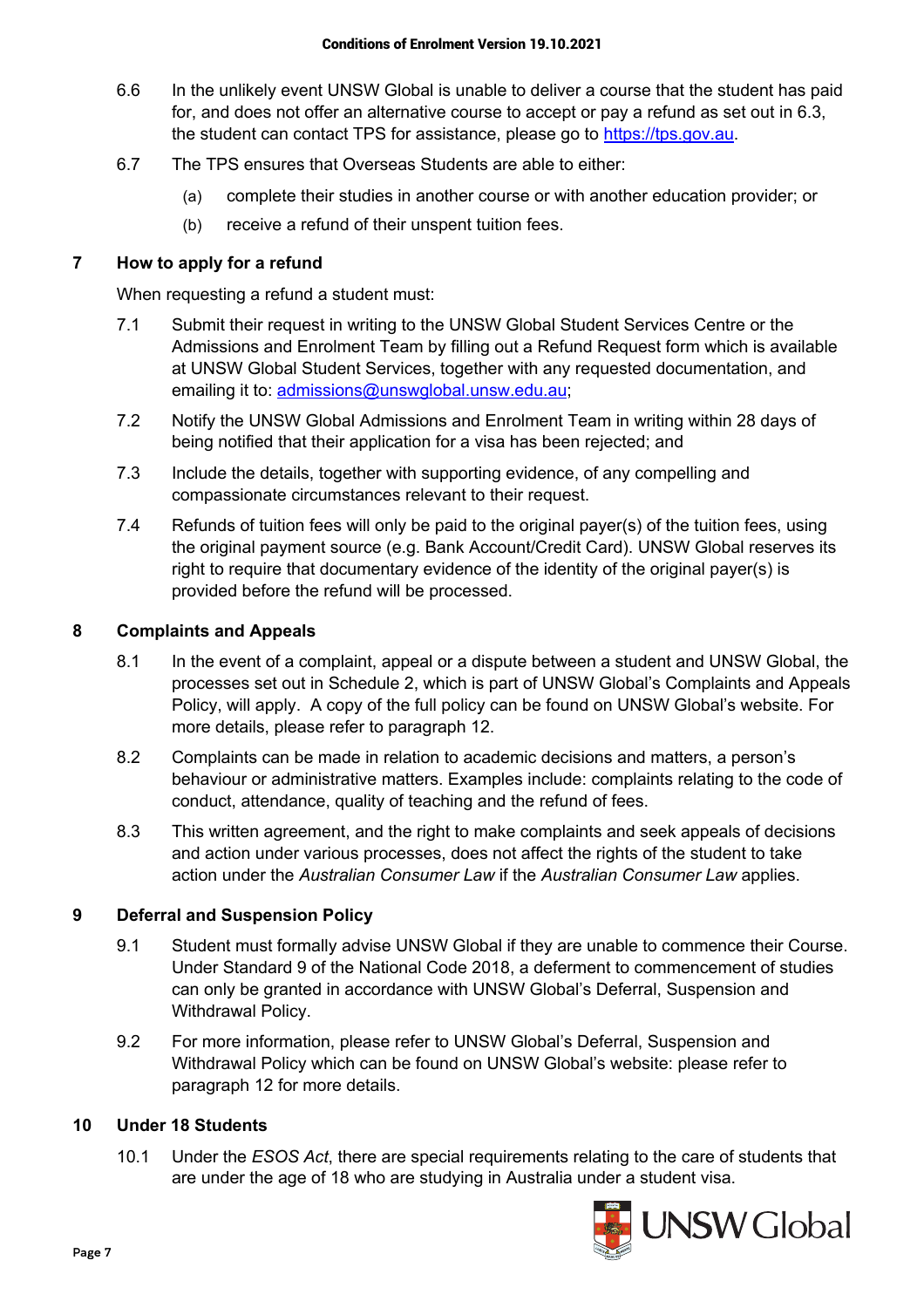- 10.2 All under 18 students must reside with a parent or guardian or other suitable person approved by the DHA or reside in accommodation approved by their education provider.
- 10.3 All under 18 students agree to abide by UNSW Global's Under 18 Student Policy, which can be found on UNSW Global's website: please refer to paragraph 12 for more details.

#### **11 Privacy Policy and Personal Information**

- 11.1 UNSW Global's Privacy Policy set outs how and when students' Personal Information is collected, stored, disclosed and used by UNSW Global. The Privacy Policy can be found on UNSW Global's website: please refer to paragraph 12 for more details.
- 11.2 Students can access their Personal Information, held by UNSW Global, in accordance with the *Privacy Act 1988* (Cth). More information on how to access and correct Personal Information can be found in the Privacy Policy.
- 11.3 By signing the Acceptance Agreement, each under 18 student authorises UNSW Global to communicate with their parents, guardians, scholarship or other sponsors, and to UNSW Sydney, information in relation to the student's enrolment, participation and progress in their Course, including information regarding academic results, attendance and personal issues that may affect the well-being of the student.
- 11.4 By signing the Acceptance Agreement, each student authorises UNSW Global to communicate with their nominated Education Representative in relation to their enrolment with UNSW Global and UNSW Sydney and any changes to their planned course of study. This includes changes to the student's original enrolment such as repeats, withdrawals, releases and enrolment in an alternate program. The release of information to Education Representatives will not include academic results, reasons for withdrawal, where students may study after release or information about personal issues that affect the wellbeing of the student. Please view UNSW Global's Privacy Policy, which can be found on UNSW Global's website: please refer to paragraph 12 for more details.
- 11.5 The information collected from students by UNSW Global in the Application Form, during the enrolment process and during their studies is required to meet UNSW Global's obligations under the ESOS Act and the National Code 2018. This information may be used by UNSW Global to:
	- (a) ensure that the student is complying with the conditions of their visa and obligations under Australian immigration laws generally;
	- (b) access the VEVO database; and
	- (c) respond to queries from (and provide information to) the Australian Government and designated authorities and, if relevant, the TPS and the ESOS Assurance Fund Manager.
- 11.6 Where Overseas Students authorise UNSW Global to purchase OSHC on their behalf with UNSW Global's preferred supplier of OSHC (currently Medibank), UNSW Global will disclose the Personal Information of such Overseas Students to its preferred supplier for the purpose of ensuring that such students have adequate health insurance while they are in Australia. Students acknowledge and agree that it is a breach of their visa conditions to arrive in Australia before their OSHC has commenced.

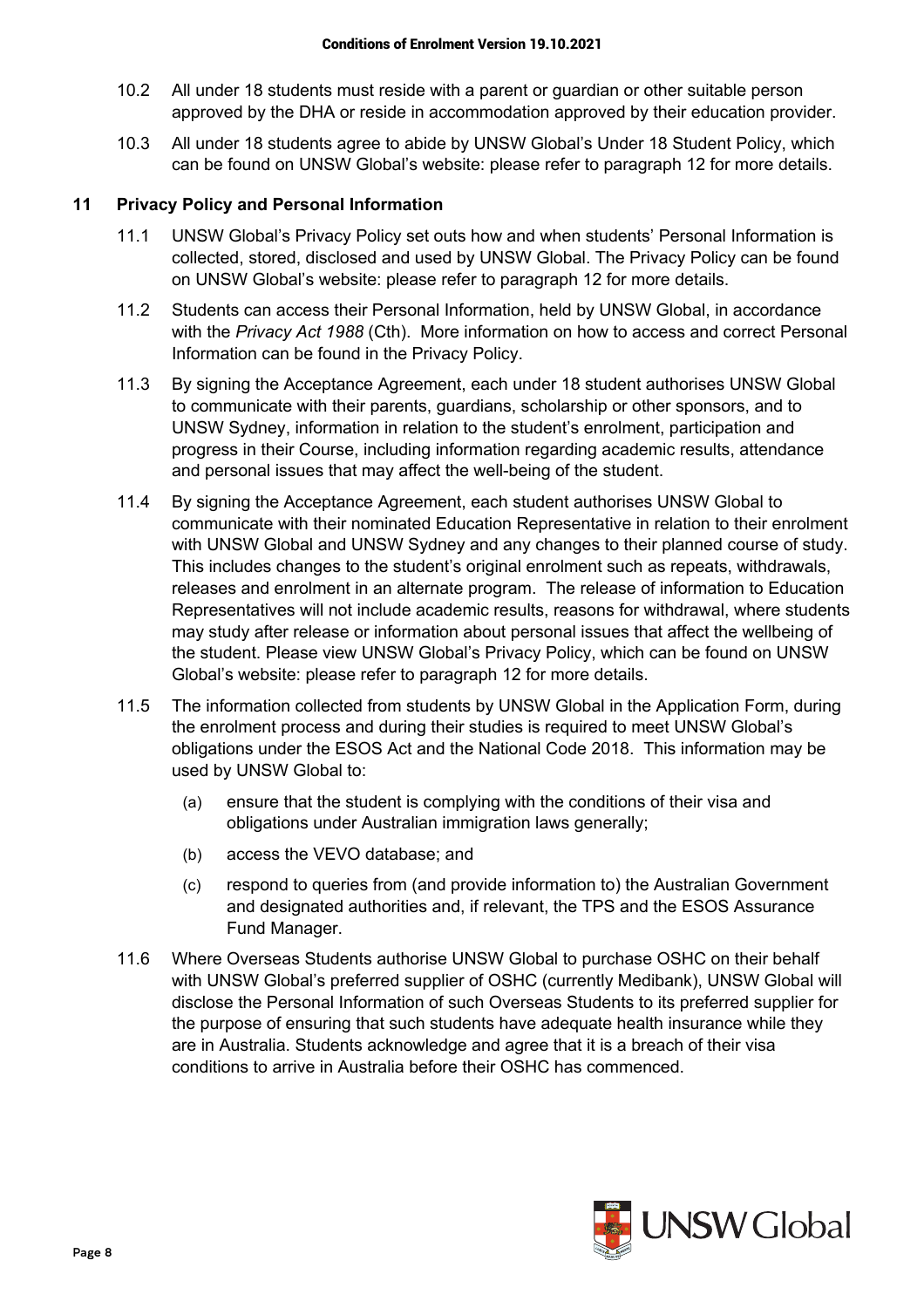- 11.7 Personal Information of students may be disclosed to UNSW Sydney and with other education institutions where required (for example, where a student is seeking to transfer to another provider). Furthermore, where UNSW Global identifies that a student is unlikely to meet UNSW Global's English entry requirements, UNSW Global may disclose the student's personal information, including the student's proposed English requirements, to its recommended English Language Intensive Courses for Overseas Students (ELICOS) providers. ELICOS providers may use this information to reach out to students to discuss their English programs that may be a suitable pathway to UNSW Global upon successful completion. If students do not wish to be contacted by UNSW Global's recommended ELICOS providers, students may email admissions@unswglobal.unsw.edu.au. By signing the Acceptance Agreement, a student consents to this disclosure of their Personal Information in accordance with UNSW Global's Privacy Policy. In certain circumstances, UNSW Global may disclose personal information to third party suppliers to procure services (e.g. learning management system software) that we need in order to deliver the program to you or administrative matters. In doing so, we will comply with applicable privacy laws.
- 11.8 In some circumstances Personal Information collected from students can be disclosed without the student's consent where authorised or required by law.

## **12 Where to find UNSW Global's Policies, Procedures**

12.1 All UNSW Global Policies, Procedures and the Conditions of Enrolment can be found under the link entitled 'Our Policies' at www.unswglobal.unsw.edu.au.

## **13 Courses at UNSW Global**

13.1 On successful completion of students' UNSW AELP and/or UNSW Foundation Studies programs and/or UNSW Diploma Programs, and subject to obtaining the required grade, students will be accepted into their chosen UNSW Sydney degree program. Student are asked to note that the availability of undergraduate and postgraduate Programs at UNSW may be subject to change closer to the commencement date. Students are advised to contact UNSW Sydney if they have any enquiry in relation to your UNSW degree program.

## **14 Variations of these Conditions of Enrolment**

14.1 UNSW Global reserves the right to vary these Conditions of Enrolment from time to time. A copy of the current Conditions of Enrolment will be made available on UNSW Global's website - please refer to paragraph 12 for more details.

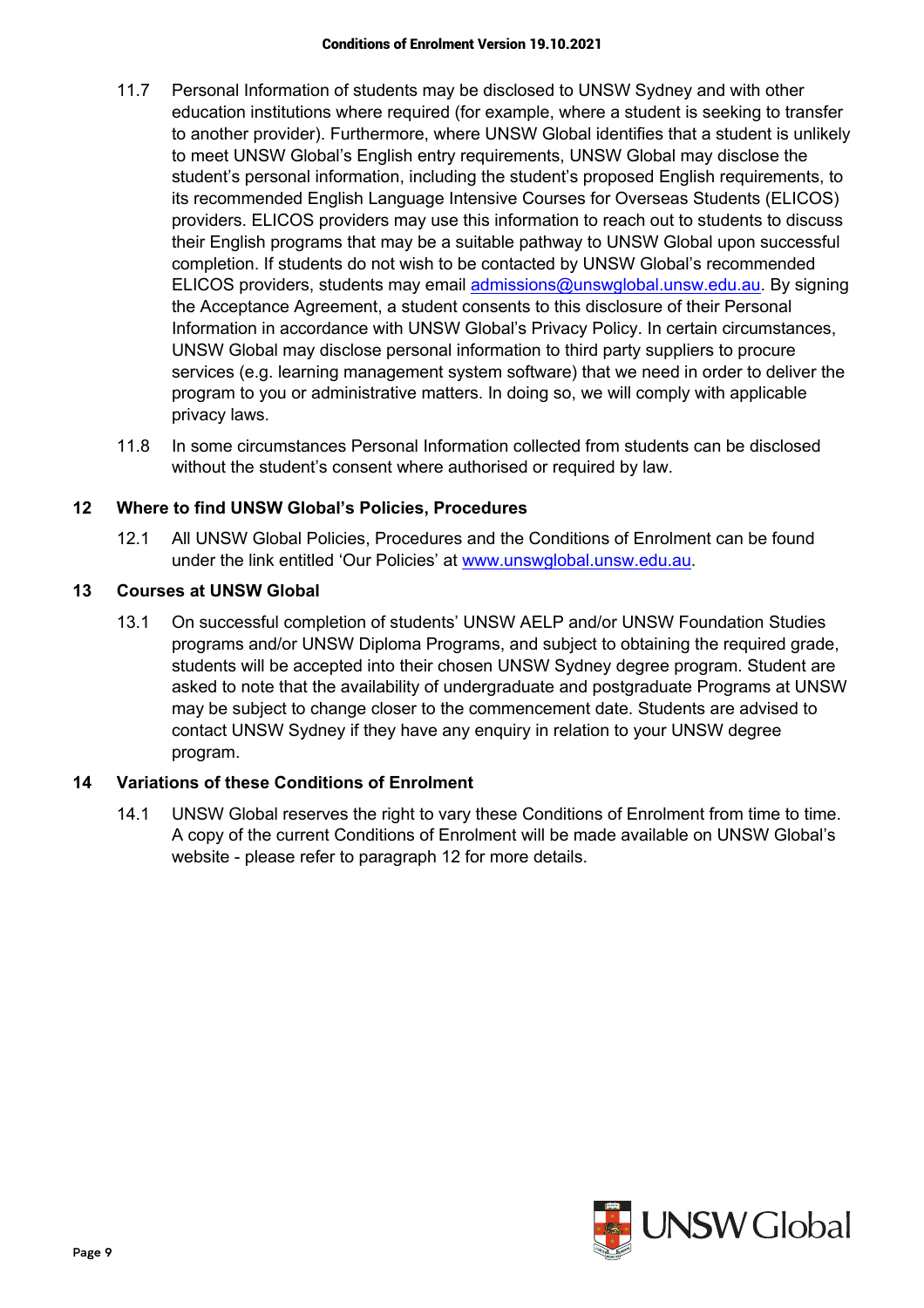## Schedule 1

## Non-Tuition Fees 2022

| 2022                                     | Fee                                                | <b>Payable</b>                                                                                                                                                                                                          |
|------------------------------------------|----------------------------------------------------|-------------------------------------------------------------------------------------------------------------------------------------------------------------------------------------------------------------------------|
| <b>AUD \$300</b>                         | <b>Enrolment Fee</b>                               | Payable on Acceptance of Offer for Foundation and<br>English Language programs. Packaged offers are<br>only charged once.                                                                                               |
| <b>AUD \$300</b>                         | <b>Administration Fee</b>                          | Payable for all withdrawals and transfers; and for<br>change of class/stream more than once in<br>Foundation and English Language programs.                                                                             |
| <b>AUD \$300</b>                         | Late Payment Fee                                   | Payable when a payment is not made by its due<br>date.                                                                                                                                                                  |
| <b>AUD \$150</b>                         | <b>CAAW Administration</b><br>Fee                  | Is payable by those Under 18 students seeking<br>UNSW Global to approve their care arrangements<br>and issue them with a CAAW Letter (confirmation of<br>accommodation and welfare letter).                             |
| <b>AUD \$49</b><br>per week              | Under 18 Monitoring Fee                            | Is payable for students that are Under 18 years of<br>age and have been issued a CAAW Letter by<br>UNSW Global. The Monitoring Fee is payable for<br>the period specified in the CAAW.                                  |
| <b>AUD \$150</b>                         | Airport pick-up Fee                                | Is payable for all students who book an airport pick-<br>up through UNSW Global.                                                                                                                                        |
| <b>AUD \$TBC</b>                         | <b>Overseas Students</b><br>Health Cover (OSHC)    | Is payable by all overseas students on a student<br>visa. The amount payable for OSHC is calculated by<br>the length of your proposed enrolment period.<br>Please contact Student Services to determine actual<br>cost. |
| AUD \$102.65<br>per term (Full-<br>time) | <b>Student Service and</b><br>Amenities Fee (SSAF) | Is payable by Diploma students on a term basis.                                                                                                                                                                         |
| <b>AUD \$100</b>                         | <b>Materials Fee</b>                               | Payable on Acceptance of Offer for English<br>Language Programs (Applies to International<br>English course only). Packaged offers are only<br>charged once.                                                            |